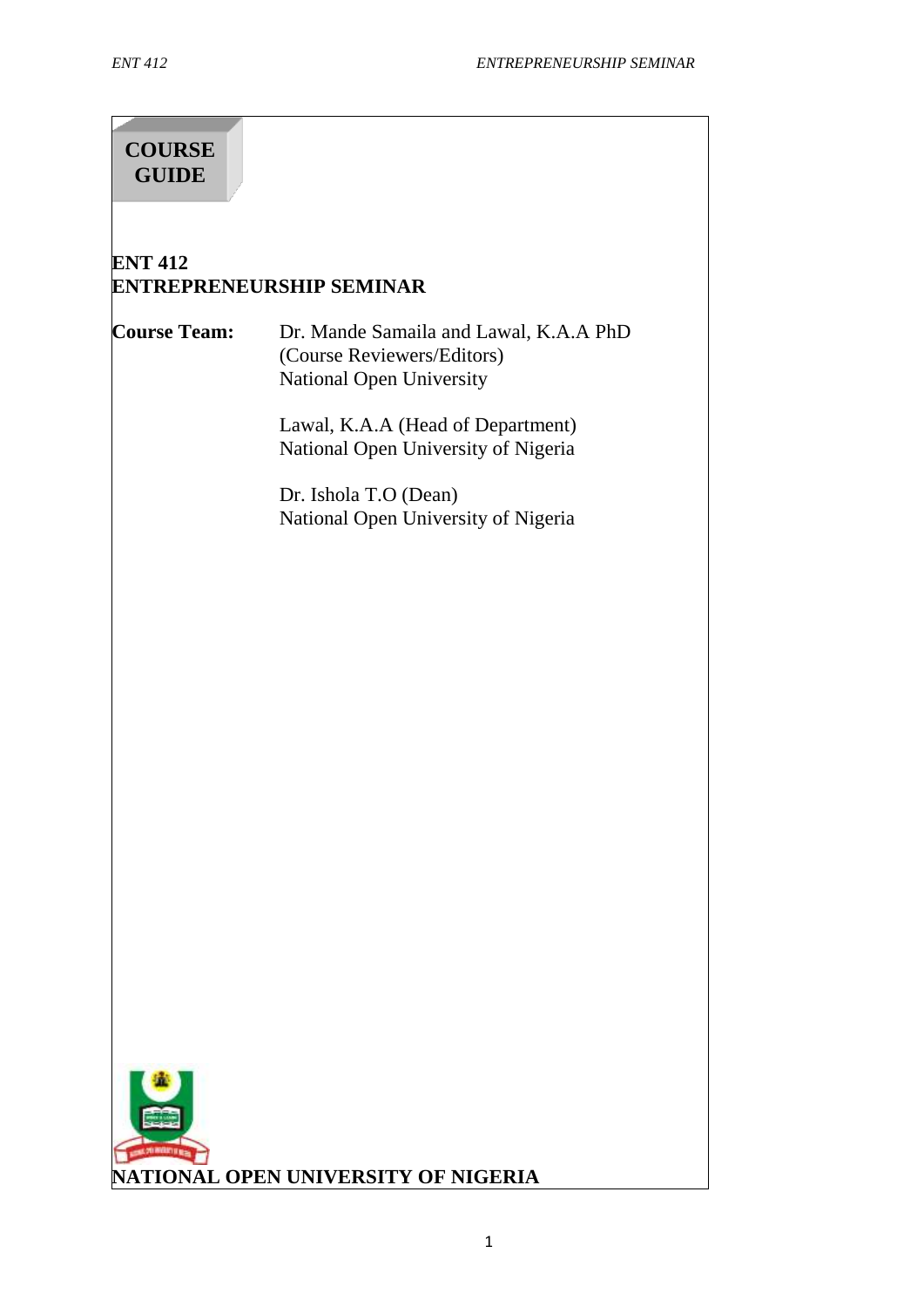National Open University of Nigeria **Headquarters** University Village Plot 91 Cadastral Zone Nnamdi Azikiwe Expressway Jabi, Abuja.

Lagos Office 14/16 Ahmadu Bello Way Victoria Island, Lagos

e-mail: [centralinfo@noun.edu.ng](mailto:centralinfo@noun.edu.ng) URL: [www.noun.edu.ng](http://www.noun.edu.ng/)

Published by: National Open University of Nigeria

ISBN:

Printed: 2017

All Rights Reserved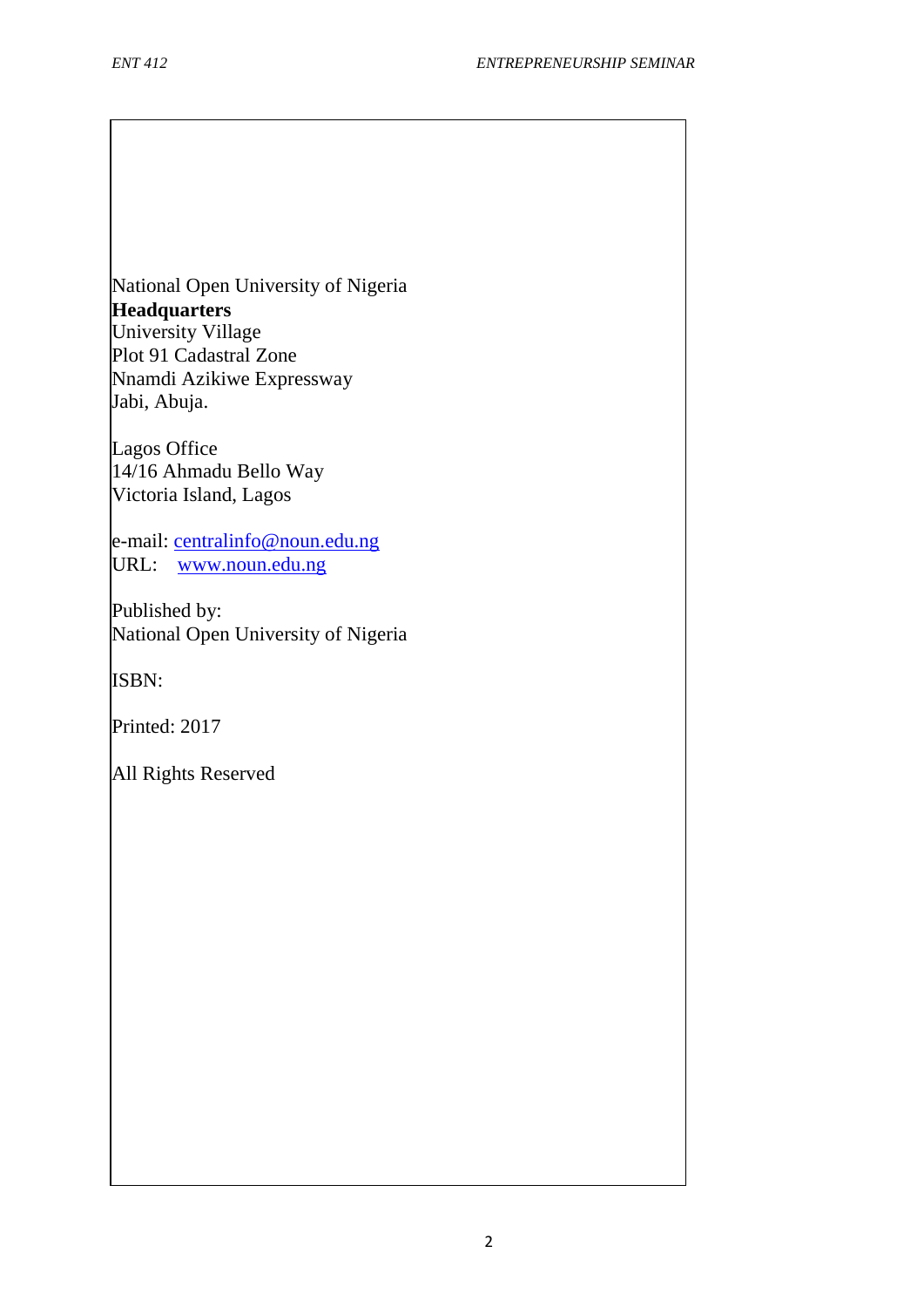## **INTRODUCTION**

Seminar in Entrepreneurship is a 2 credit unit course for final year students of B.Sc. Entrepreneurship. The seminar is an independent presentation. It is compulsory for all students that intend to write their Bachelor's degree thesis in the session under consideration. Each student will present a paper on the topic approved by the supervisor. The presentation shall be within the time stipulated by the seminar panel (Programme leader, Coordinator and Facilitators). Students' assessment will be based on the demonstrated knowledge of the topic in relation to the relevant branch of cooperative management, comportment and communication skills. The seminar presentation will normally be conducted in a conducive environment.

### **OBJECTIVES OF THE SEMINAR**

- 1. The objectives of the Seminar are to: Familiarize the students to appreciate problems and other the basic issues in Entrepreneurship.
- 2. Develop the analytical skills of students in Entrepreneurship research and field surveys
- 3. Develop the confidence of students in public presentations
- 4. Develop the written and project reporting skills of students.
- 5. Develop competence in statistical analyses of data
- 6. Develop skills in writing academic papers.

### **SEMINAR PAPER OUTLINE**

Students are expected to cover the following areas:

- 1. Introduction
	- a. General overview
	- b. Problem definition/research questions and study objectives
- 2. Brief Literature review on the topic.
- 3. Research Methodology Study location, Data and sampling procedure/Analytical techniques.
- 4. Results and Discussion
- 5. Conclusion and Recommendations.
- 6. References.

### **AREAS FROM WHICH STUDENTS CAN CHOOSE A TOPIC**

These are the areas in which student can generate their presentation topic from: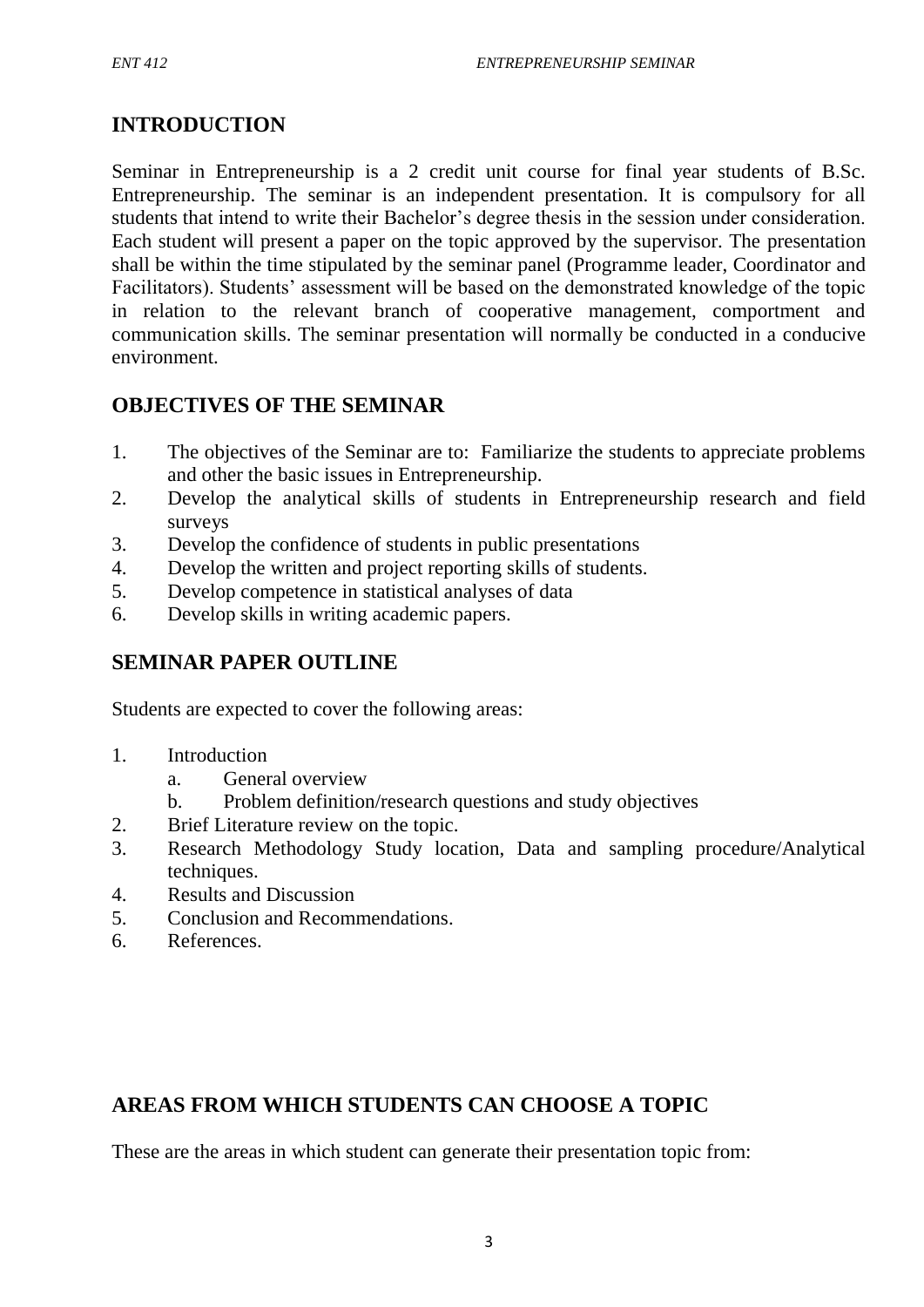- 1. Identification and choice of cooperative business opportunities.
- 2. Business feasibility study.
- 3. Starting a small business.
- 4. Bankable business proposals.
- 5. Entrepreneurship business finance identification and use of Micro-Credit Institution.
- 6. Pricing principles and competitive business analysis.
- 7. Demand analysis.
- 8. Entrepreneurship management problems and financing
- 9. Entrepreneurship Cooperative and self employment
- 10. Entrepreneurship Organizing and management problems and prospects
- 11. Entrepreneurship and Development –Rural and Urban
- 12. Entrepreneurship and industrialization
- 13. Cooperatives and Trade union- confiscatory or complementary
- 14. Risk identification and risk management in Entrepreneurship
- 15. Ethics and rewards of Entrepreneurship
- 16. Entrepreneurship at Local and State Government
- 17. Family business and Succession Planning
- 18. Entrepreneurship Organizational Structure, e.t.c
- 19. Indigenous versus Imported Entrepreneurship
- 20. Entrepreneurship and Inflation in Nigeria
- 21. Entrepreneurship for the Rich or the Poor?
- 22. Entrepreneurship and various Programmes –Schools e.t.c
- 23. Women Entrepreneurship
- 24. Business and New Value Creation
- 25. Business Growth in Entrepreneurship
- 26. Feasibility Study, Business Plan and the Entrepreneur
- 27. Planning and Budgeting in Entrepreneurship
- 28. Communication and Public Relations
- 29. Identification and Evaluation of Business Opportunities
- 30. Basic Skills needed for Entrepreneurial Success
- 31. Environmental Variables Affecting Entrepreneurship
- 32. Career Choice and Entrepreneurship Development
- 33. Social Entrepreneur/Entrepreneurship
- 34. Marketing and product pricing in Entrepreneurship
- 35. Financing New Ventures and Small and Medium Scale Enterprises
- 36. Basic Legal Steps in Starting in Business

# **PREPARATION AND PRESENTATION OF A SEMINAR PAPER**

- 1. Determine your seminar's time limit
	- a. Allow 1/4 of that time for questions
	- b. The remaining time is available for your talk
- 2. Determine your audience
	- a. Interests b
	- b. Level of understanding
- 3. Pick your major topics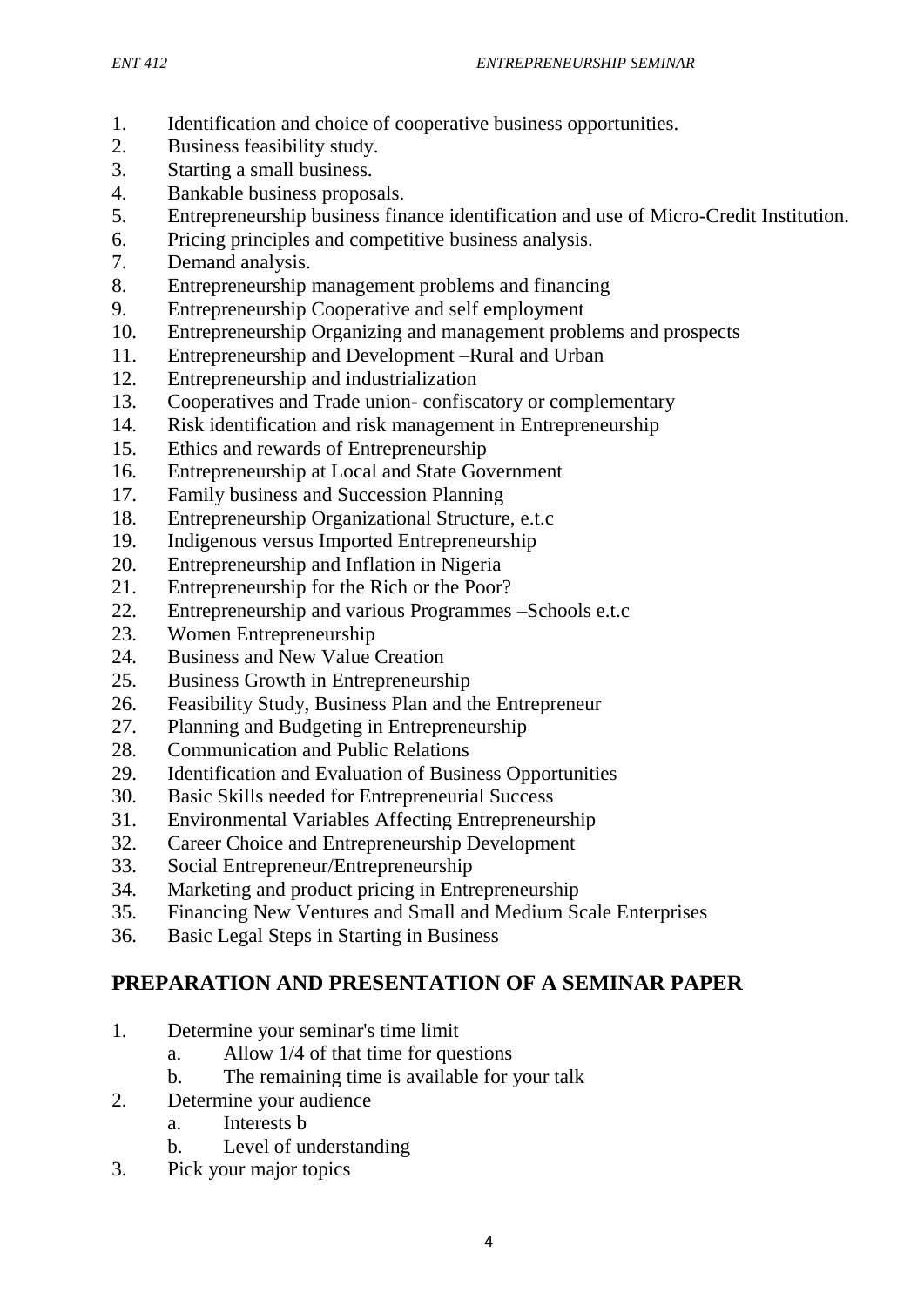- a. Estimate the time needed for each
- b. Make sure these times don't exceed your 3/4 total allotment
- c. Add or remove topics as needed to meet that time constraint
- d. Make sure all the topics are in a logical order
- 4. For each major topic, choose the subtopics
	- a. Estimate the time needed for each subtopic
	- b. Make sure these times don't exceed your 3/4 total allotment
	- c. Add or remove subtopics as needed to meet that time constraint.
	- d. Make sure each subtopic is in the appropriate topic
	- e. Make sure all the subtopics within each topic are presented in a logical order
- 5. Determine which points you want to make
	- a. Each point is a SINGLE idea or example.
	- b. Make sure each point is relevant to your audience.
	- c. For each point, pick the best subtopic.
	- d. Once all your points have been placed in subtopics, rearrange the points within each subtopic into logical order.
	- e. If you find any gaps as a result of this reordering, add the appropriate points.
	- f. If you find any orphaned points, eliminate them.
- 6. Group the points within each subtopic into closely related groups that make a single argument, i.e. paragraphs.
	- 1. Associate each of these paragraphs with the image or object you'll use to support it.
	- 2. You'll show this image or object while you're presenting the paragraph's argument.
- 7. Allow just enough time to present each paragraph.
- 8. Recheck to see that you'll finish within your time limit.

The seminar presentation will normally take place at the end of the first semester examination or any other convenient time as agreed by the Study Centre Coordinator. Each student will present a report of his/her research case study project work in the presence of facilitators and at least a resident academic staff in the centre. Each student is allowed a presentation time of 10 minutes and a question and answer time of 30 minutes maximum. It is assumed that questions posed should test the students' understanding of the research aim and his/her ability to independently conduct the research. Each student must be able to relate the research questions to the objectives and analytical methods.

It is recommended that the presentation shall be done in Microsoft Power Point where the facility exits. The printout of the slides presentation should be submitted at least a day to the defence. Students are expected to arrange for all materials needed (generators, projectors, screen and laptop).